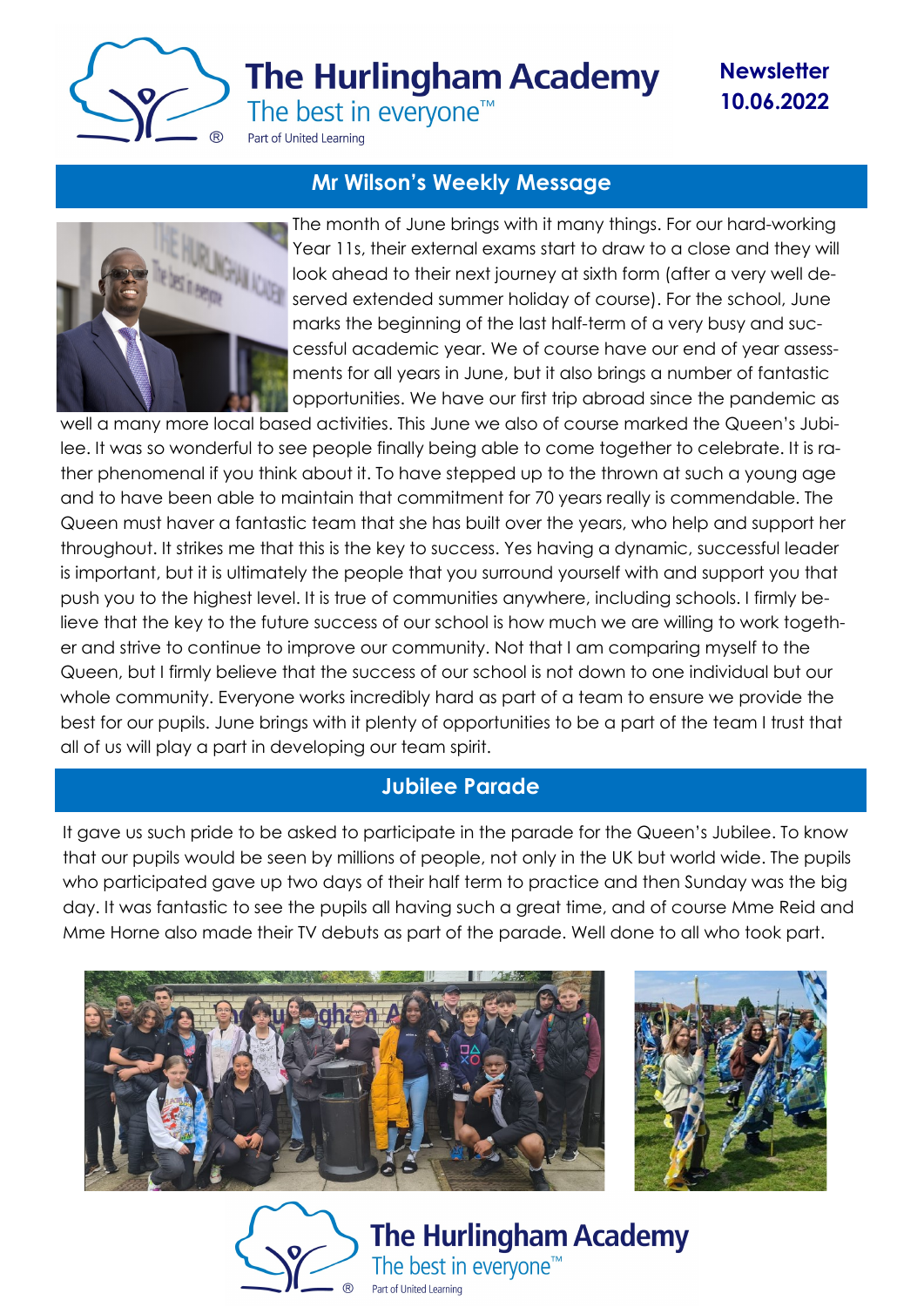## **Subject in the spotlight**



This week's subject in the spotlight is…. history with head of department, Ms Mowbray.

*It is an important week for historians across the school, with Y11 gearing up to take their final GCSE exam on Thursday and Years 7-10 starting to prepare for their upcoming assessments too.*

*KS3 classes have all been given revision guides to help with assessment preparation, remember to make the most of using them to ensure you are as prepared as you can be!*

Year 7: Y7 have completed their unit on the Challenges to Medieval Kings, where they evaluated wheth*er the threat from the peasants, the barons or the Church was the biggest. This week they are using lesson time to focus on assessment preparation for their exam on the 23rd June. Y7 will be tested on all the units they have learnt about this year: Medieval Worldviews, the Normans, Religion in the Middle Ages, Medieval Mali and Challenges to Kings.*

*Year 8: Y8* have completed their unit on the Abolition of the Transatlantic Slave Trade, when they were *asked to consider what was the main reason for the abolition of the Slave Trade in 1807 - ethical reasons, economic factors or the role of the rebellions of enslaved people. They have now moved on to assessment preparation for their exam on the 24th June. Y8 will be tested on all the units they have studied this year: The Reformation and Break from Rome, the Tudor religious rollercoaster, The English Civil War and The Transatlantic Slave Trade.*

*Year 9: Y9 have completed their unit on the Holocaust, in which they considered the ways that the persecution of Jews changed and increased during the 1930s and early 1940s. This week Y9 students also had the opportunity to have this period of time brought to life through hearing the testimony of a Holocaust survivor in a talk for the whole year group. Thank you to Eva Clarke and the Holocaust Education Trust for giving up your time to speak with us. Y9 have now moved on to assessment preparation for their exam on the 20th June. They will be tested on most of the units they have studied this year: The causes and experiences of WW1, the Women's Suffrage movement and the Holocaust.*

*Year 10: This week Y10 students have been continuing their study of the USA during the 1930s, looking at 'The Bust' and the Great Depression, to FDR and the New Deal. they have also been working on their exam skills for the USA GCSE unit. Y10 have their exam on the 27th June, which will be on both the Medicine and USA units.*

*Year 11: The final countdown is on for their last GCSE exam on 'Health and the People, 1000c-present day' on Thursday. They have been working very hard so far, we know they are going to do themselves and their teachers very proud. Please wish them lots of luck!*

*This week postcards of excellence went home to:*

**KS3:** Zlata in 7I, for making a fantastic start to her time at the school and being able to recall so much information already!

Dylan 8H for making thoughtful contributions in class and showing enthusiasm when having class discussions.

**KS4:** Anas and Josh Y10 for consistent enthusiasm and resilience.

**And a special shoutout** for all the students in Ms Mowbray's and Ms O'Reilly's Y11 classes, for all the hard work they're putting in for the final push for their GCSEs!

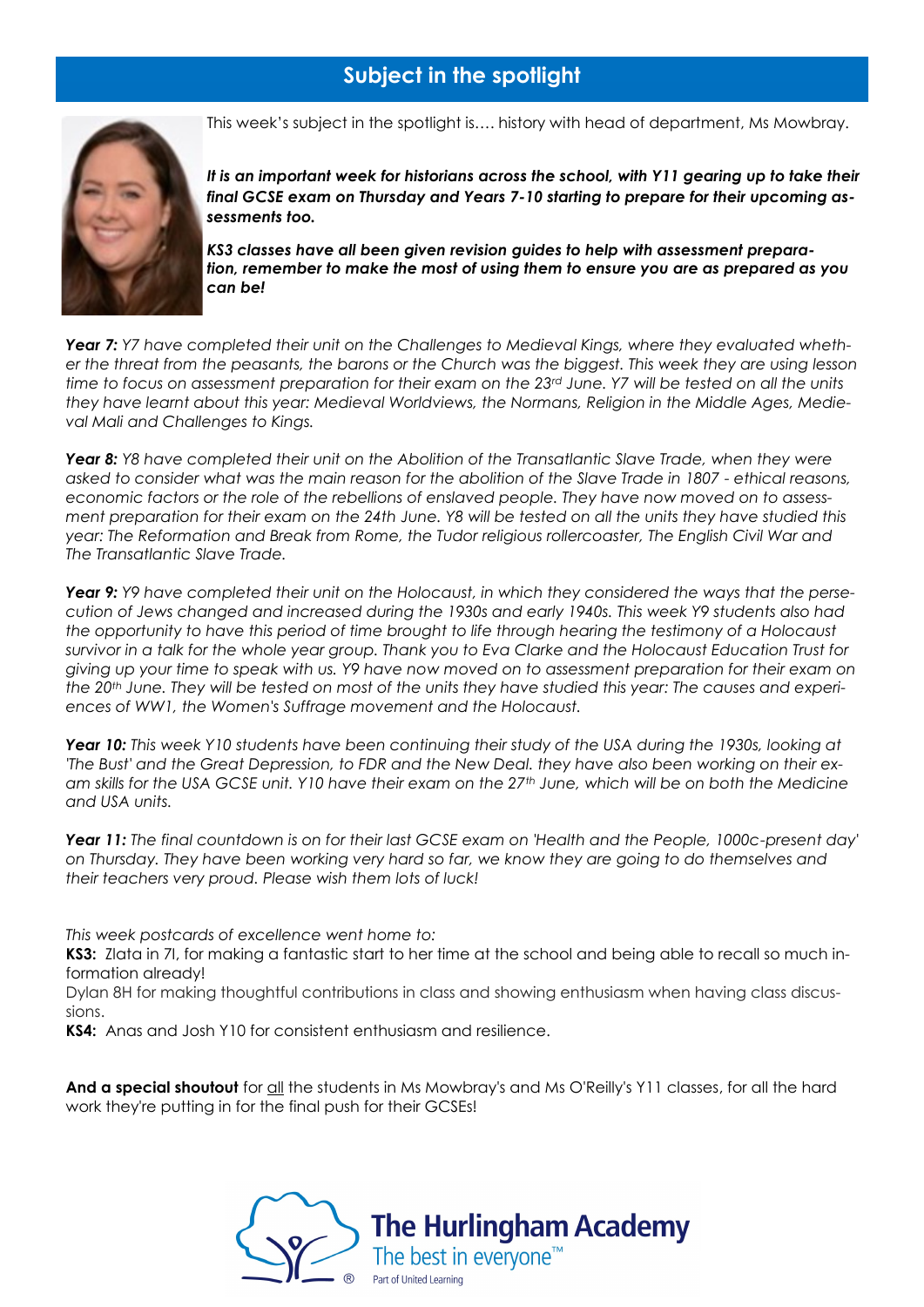## **House update**

This week we ran our popular Guess the Logo quiz – pupils are given a worksheet with various blurry logos and badges of different brands and companies and need to name as many as possible. We had 65 pupils take part in this competition which was a great turn-out! Well done to Veritas, who had 20 pupils answer correctly, it was a tie in 2<sup>nd</sup> place with Caritas and Unitas who both put forward 17 successful entries, followed by Aequitas who managed 11. So, very good start by Veritas but could they dominate for the rest of the week?..

Countdown was won by Aequitas, who scored highly in all categories (numbers and letter), followed by Caritas, then Unitas and Veritas who tied for last place. Make sure you are attending the Countdown event as it really does cater for so many pupils – watch the TV show on Channel 4 to see how the pro's do it!

House Rowing was an exciting 15 minutes of intense exercise! This was so close between Caritas and Aequitas, and it was Aequitas (and Miss Hargreaves on the final stretch!) who came out victorious with 3381m rowed, followed so closely by Caritas who managed 3378m. Veritas and Unitas followed in 3rd and 4th places.

See below for updated scores. It is really close between Veritas and Aequitas in 1st and second – Aequitas are having a really strong Term 3 so far, but can they do enough by the end of term?! Caritas are hot on the tails on Unitas who started so strongly this year but have taken their foot off the pedal in recent months!

### **Term 3** Overall

| 1 <sup>st</sup>  | <b>Aequitas</b> | 1650 |
|------------------|-----------------|------|
| 2 <sup>nd</sup>  | <b>Veritas</b>  | 1525 |
| $=3rd$           | <b>Caritas</b>  | 1275 |
| $=3^{\text{rd}}$ | <b>Unitas</b>   | 1225 |

| 1 <sup>st</sup>            | <b>Veritas</b>  | 9185 |
|----------------------------|-----------------|------|
| 2 <sup>nd</sup>            | <b>Aequitas</b> | 8870 |
| 3 <sup>rd</sup>            | <b>Unitas</b>   | 8870 |
| $\mathbf{4}^{\mathsf{th}}$ | <b>Caritas</b>  | 8315 |

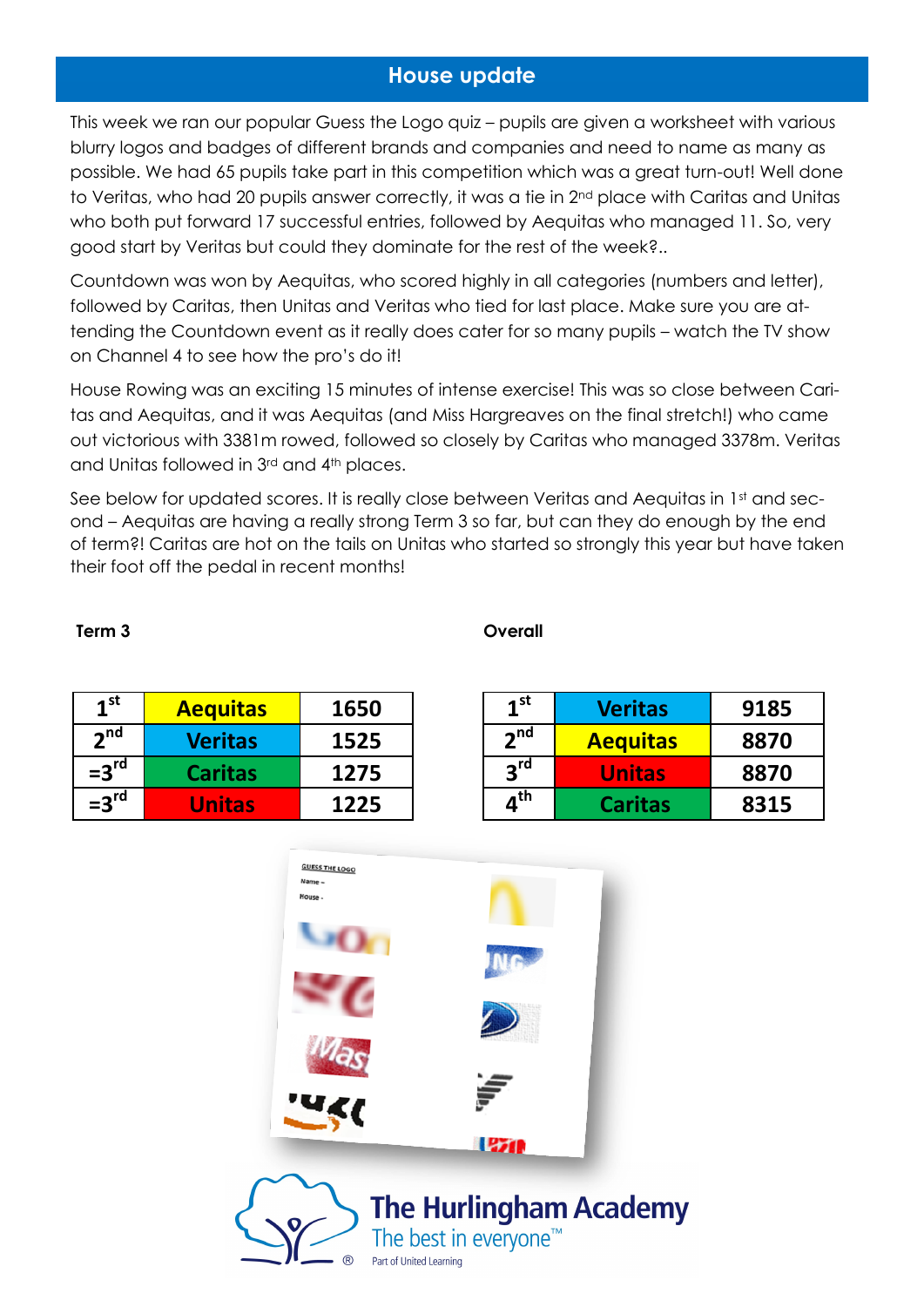## **Mr Wilson's Commendations**

Congratulations this week go to the following pupils, who made it to the top of our maths and science leader boards:

Top of the leader board for Hegarty Maths this week are:

- Year 7 Tallulah
- Year 8 Poppy
- Year 9 Ebby
- Year 10 Simon
- Year 11 Aya









Top of the leader board for Educake Science this week are:

Year 7: Karim

Year 8: Bo Wen

Year 9: Vitoria

Year 10: Alfie

Year 11: Phoebe





## **Health and Wellbeing**

With GCSEs in full swing and Year 7-10 assessments upcoming it is important to remind pupils about the importance of looking after themselves. We understand that some pupils may find exams stressful. Some things you can encourage your child to do to look after themselves are:

- Make time for the things they enjoy– schedule these into their revision timetable
- Talk to others about how they are feeling
- Take care of their physical health make sure they get enough sleep, food, water and exercise

We would also like to remind pupils about the importance of making the right choices outside school. If you have any concerns regarding health and wellbeing please do not hesitate to contact the school.